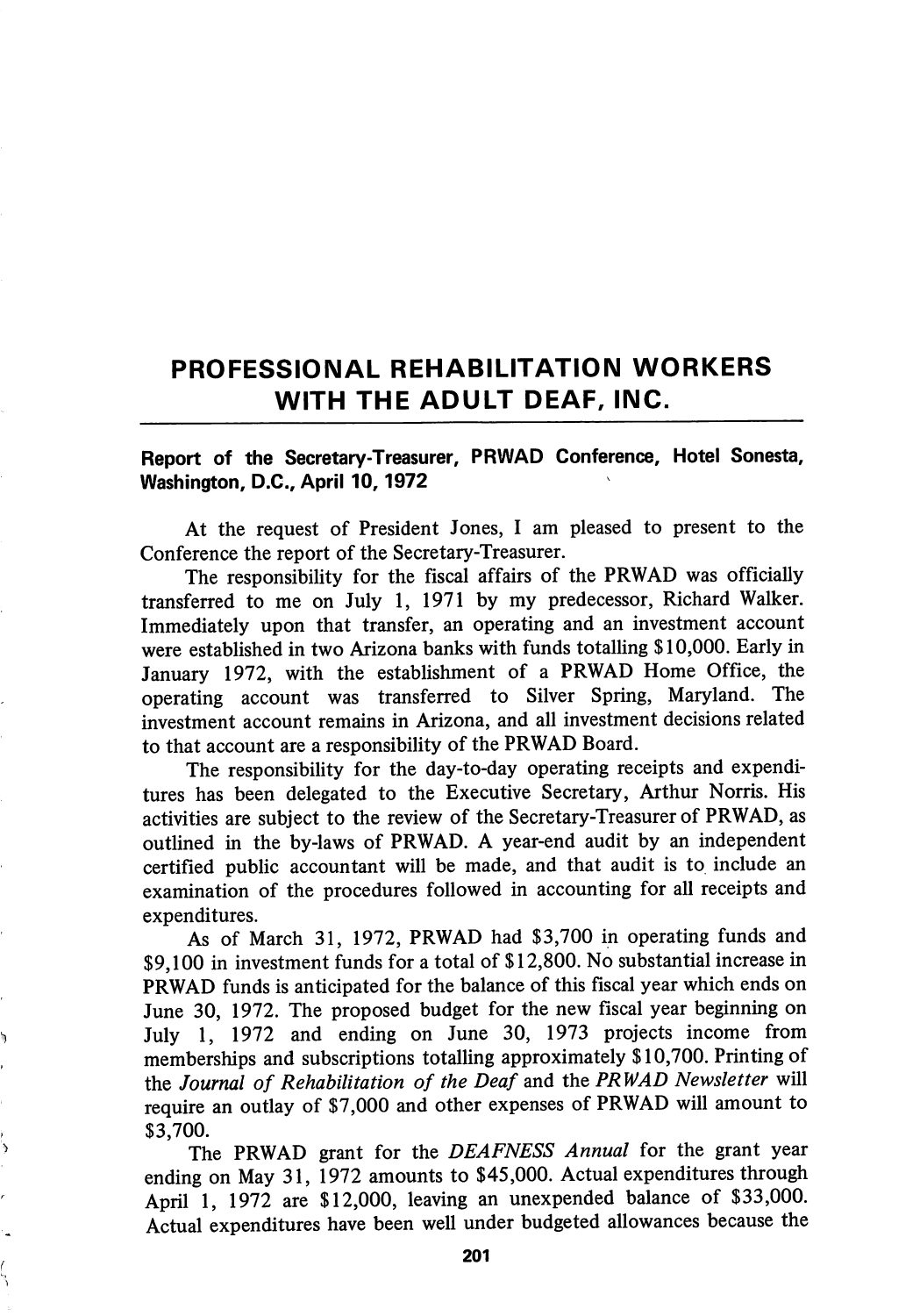DEAFNESS operation did not get underway until January 1972. The proposed DEAFNESS budget for the grant year June 1, 1972 through May 31, 1973 is set at \$56,000. Salaries for the Home Office personnel, compilation and editing of the DEAFNESS Annual, and printing will consume most of the funds.

In January 1972, Jerry Alpiner resigned as Secretary of PRWAD, and the Board moved to merge the Secretary's functions with those of the Treasurer's.

Since the new administration took office on July 1, 1971, the Board has concerned itself with a number of important matters.

The most important matter that has been considered by the Board has been the search for and selection of a new Executive Secretary/Editor for PRWAD and DEAFNESS. In December 1971, Mr. Arthur Norris was selected to fill that position. Subsequently, in January 1972, a Board meeting was called in Washington, D.C. to estabhsh short and long term goals for the operation of PRWAD and the preparation and publication of DEAFNESS. Representatives from the Department of Health, Education and Welfare, Edna Adler, Deno Reed and Boyce Williams, were also in attendance. The duties and authority of the Executive Secretary/Editor were defined and approved and were made an official part of the minutes of that meeting. At the same time, an editorial advisory board and editorial consultants were selected to assist the Editor in developing the DEAFNESS Annual.

The 1972 PRWAD Conference Planning has been a major interest of the Board. It has been no easy task for Chairman Tom Mayes to coordinate the myriad details of this Conference held in Washington from his office at San Fernando Valley State College. By all appearances, the Conference is proceeding as planned and on schedule.

The Board has recommended an amendment to the by-laws for consideration at the 1972 Conference to combine the offices of Secretary and Treasurer into one office, Secretary-Treasurer, because of the establishment of the office of Executive Secretary for PRWAD. An amendment to the by-laws is also requested to include the newly established position of Executive Secretary.

The PRWAD Board moved, in January 1972, to expand communi cations between PRWAD and the National Rehabihtation Association and the Council of State Administrators of Vocational Rehabilitation. The details of these liaisons will be handled by the Executive Secretary.

The Board has moved to establish the Boyce R. Williams Award for Outstanding Contributions to the Rehabihtation of Deaf People. Presenta tion of the first award will be made at the 1972 Conference.

With the initial operating procedures of the new Home Office now underway, the Board will be addressing itself to three major questions:

1. The role and function of PRWAD for the short and long term. A specific agenda is presently being developed for the Board's